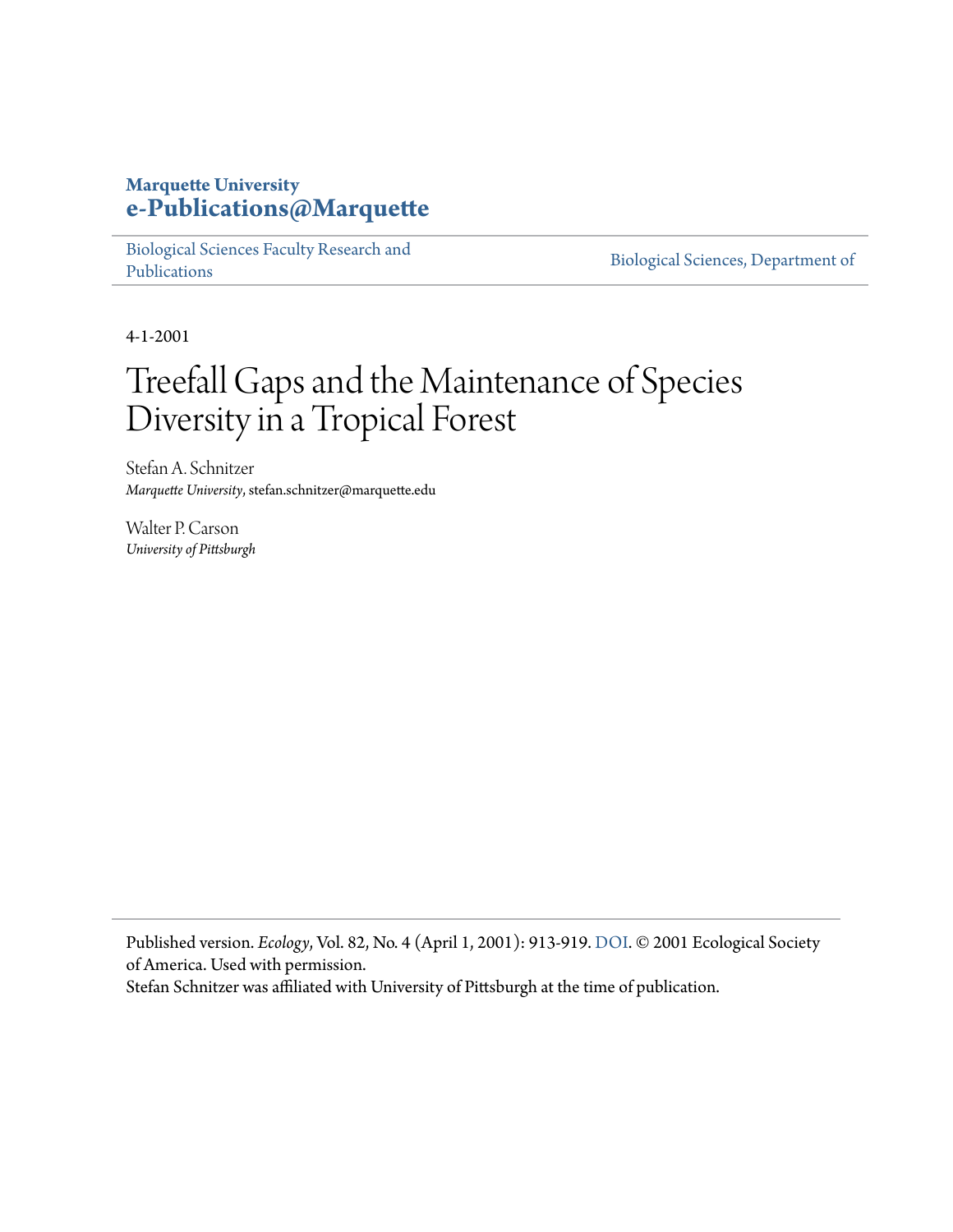### TREEFALL GAPS AND THE MAINTENANCE OF SPECIES DIVERSITY IN A TROPICAL FOREST

#### STEFAN A. SCHNITZER<sup>1</sup> AND WALTER P. CARSON

*Department of Biological Sciences, University of Pittsburgh, Pittsburgh, Pennsylvania 15260 USA*

*Abstract.* The maintenance of species diversity by treefall gaps is a long-standing paradigm in forest ecology. Gaps are presumed to provide an environment in which tree species of differing competitive abilities partition heterogeneous resources. The empirical evidence to support this paradigm, however, remains scarce, and some recent studies even suggest that gaps do not maintain the diversity of shade-tolerant species. Although there is evidence that gaps maintain the diversity of pioneer trees, most of this evidence comes from studies that did not make comparisons between gaps and intact forest sites (controls). Further, nearly all studies on the maintenance of diversity by gaps have ignored lianas, an important component of both old-world and neotropical forests. We tested the hypothesis that treefall gaps maintain shade-tolerant tree, pioneer tree, and liana species diversity in an old-growth forest on Barro Colorado Island (BCI), Panama. We compared the density and species richness of these guilds between paired gap and non-gap sites on both a perarea and a per-individual (per capita) basis. We found no difference in shade-tolerant tree density and species richness between the gap and non-gap sites. Both pioneer tree and liana density and species richness, however, were significantly higher in the gap than in the nongap sites on both a per-area and a per-individual basis. These results suggest that gaps maintain liana species diversity and that this effect is not merely a consequence of increased density. Furthermore, our data confirm the long-held belief that gaps maintain pioneer tree species diversity. Because lianas and pioneer trees combined account for  $\sim$ 43% of the woody plant species on BCI, and in other forests, our results are likely to be broadly applicable and suggest that gaps play a strong role in the maintenance of woody species diversity.

*Key words: Barro Colorado Island, Panama; forest regeneration; gap hypothesis; lianas; Panama; pioneer trees; shade-tolerant trees; species diversity; treefall gaps; tropical forest.*

#### **INTRODUCTION**

The maintenance of species diversity by treefall gaps remains a long-standing paradigm in forest ecology (Ricklefs 1977, Strong 1977, Hartshorn 1978, 1980, 1989, Whitmore 1978, 1989, Denslow 1980*a, b,* 1987, 1995, Runkle 1981, 1989, Orians 1982, Brokaw 1985, 1987, Brandani et al. 1988, Ashton 1989, Canham 1989, Clark et al. 1993, Brown 1996). One well documented mechanism by which gaps maintain diversity is by providing colonization sites for shade-intolerant, pioneer species in the community (Brokaw 1985, 1987, Whitmore 1989, Clark et al. 1993, Dalling et al. 1998; but see Uhl et al. 1988). Treefall gaps may also maintain the diversity of non-pioneer, shade-tolerant tree species if these species partition the heterogeneous resources, particularly light, within a gap (Ricklefs 1977, Strong 1977, Denslow 1980*a,* Orians 1982, Kobe 1999). Most studies, however, have failed to provide evidence for this latter mechanism (Hubbell and Foster 1986, Uhl et al. 1988, Lieberman et al. 1995, Whitmore and Brown 1996, Hubbell et al. 1999; but see Brandani

Manuscript received 18 November 1999; revised 17 February 2000; accepted 29 February 2000; final version received 5 April 2000.

<sup>1</sup> E-mail: Schnitze@imap.pitt.edu

et al. 1988). For example, after monitoring dipterocarp seedlings in gaps for more than six years, Whitmore and Brown (1996) concluded that within gaps there was ''no evidence for fundamental niche differentiation.'' Further, Hubbell et al. (1999) concluded that gaps played a ''relatively neutral role in maintaining species richness.''

Treefall gaps have also been proposed to maintain diversity by increasing tree establishment, and thus density, which in turn can lead to higher tree species richness (Denslow 1995). This scenario, however, will not work if rapid thinning (mortality) following gap closure (e.g., Crow 1980, Brokaw 1985, Hubbell and Foster 1986) is random among species across the entire gap (i.e., no habitat specialization). In this case, the increase in diversity caused by gaps would simply be a transient effect of increased density and would disappear following thinning because density and diversity are typically positively correlated (Goldberg and Miller 1990, Denslow 1995, Gotelli and Graves 1996, Stevens and Carson 1999). Indeed, Hubbell et al. (1999) surveyed more than 1200 canopy gaps of varying sizes on Barro Colorado Island (BCI), Panama, and found no difference in tree species diversity between 2-yr-old gap and non-gap sites on a per individual (per capita) basis for saplings (1–4 cm dbh). Hubbell et al.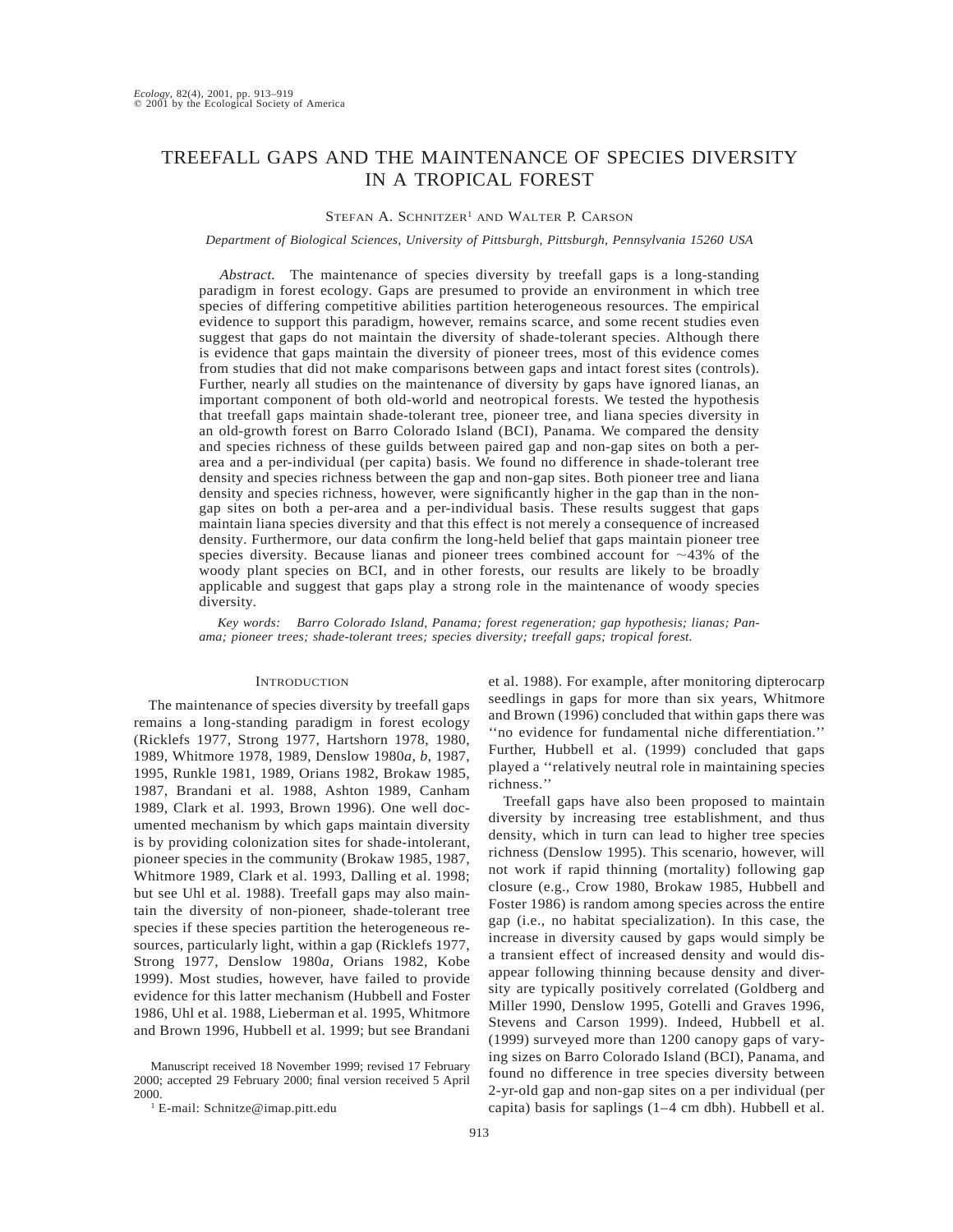(1999) concluded that the increased diversity found in gaps was only a transient effect of increased density. From this, Hubbell et al. (1999) argued that, with the exception of a small number of species (pioneer trees), gaps do not maintain tree diversity in tropical forests (see also Uhl et al. 1988). Furthermore, they argued that gaps do not affect sapling community composition, species richness, or relative species abundance, whether examined within gaps or over a landscape scale (Hubbell et al. 1999).

There have been a number of methodological problems with previous gap studies. First, as noted by Welden et al. (1991), only a few studies have actually compared gaps with non-gap control sites within intact forest. Additionally, with the exception of Hubbell et al. (1999), none of these studies examined the effect of gaps on a per individual basis, which is necessary to account for the effect of increased density on diversity. Overall, given the large number of papers proposing that gaps maintain diversity, we were surprised to find that few studies actually explicitly tested these hypotheses. Consequently, it may be premature to argue either that gaps maintain diversity, or conversely, have little effect on diversity in tropical forests.

In addition, a serious omission on the influence of gaps on species diversity is that nearly all of these studies have completely ignored lianas, an abundant growth form that reaches high diversity in tropical forests. Lianas typically compose upwards of one third of the woody species diversity and one quarter of the woody plant individual density in both old-world tropical and neotropical forests (Gentry 1982, 1983, 1991, Putz 1984, Uhl et al. 1988, Clark and Clark 1990; S. Schnitzer and W. Carson, *unpublished data*). Lianas are often arbitrarily excluded from studies because of the difficulty in identifying species in the field, distinguishing ramets from genets, and their erratic growth patterns (Putz 1980, 1984, Hegarty 1989, Clark and Clark 1990). Lianas, however, may be particularly abundant in gaps and important in gap-phase regeneration because they can reduce tree abundance and disproportionately impact the growth and mortality of tree species (Putz 1984, Schnitzer et al. 2000). Lianas may reach high abundance in gaps because, in contrast to trees, they have multiple ways to recruit into gaps. Unlike trees, lianas may be pulled into the gap by the treefall event or grow laterally into the gap from the surrounding intact forest (Peñulosa 1983, 1984, Putz 1984). Additionally, like trees, lianas can colonize gaps from the seed bank, seed rain, and from advance regeneration (Putz 1983, 1984, Putz and Chai 1987; S. Schnitzer and W. Carson, *unpublished data*). Further, lianas appear to persist in gaps for many years  $(>13)$ , long after the canopy of most gaps are closed (Schnitzer et al. 2000). Therefore, gaps may appear to maintain the diversity of lianas simply because gaps increase liana abundance for a relatively long period of time. However, to determine if gaps maintain the diversity of lianas independent of the effects of density, it is necessary to examine liana diversity on a per individual basis.

We tested the hypothesis that gaps maintain the diversity and density of lianas, pioneer trees, and shadetolerant trees. Unlike most previous studies, we compared the diversity of lianas and trees on both a per area and per individual basis between gaps and paired intact forest control sites. If gaps maintain diversity on a per area basis but not on a per individual basis, then the increase in diversity may be ephemeral and simply a by-product of increased density. On the other hand, if gaps maintain diversity independent of density, then another mechanism, such as resource partitioning, is likely to be involved.

#### **METHODS**

#### *Study site*

We conducted this study in the 50-ha forest dynamics plot located in the old growth forest on BCI (see Hubbell and Foster 1983, 1986*a*). Barro Colorado Island is a 1600-ha forested island in central Panama that was isolated from the mainland in 1914 following the creation of Gatun Lake. The forest on BCI is a semideciduous, tropical moist forest with a 4-mo dry season from December to April. There is no evidence of largescale, human-induced disturbance for more than 500 yr in the old-growth portion of the forest on BCI. For more detailed information on the 50-ha forest dynamics plot or the formation, geology, climate, flora, and fauna of BCI, see Croat (1978), Hubbell and Foster (1983, 1986) Gentry (1990), and Leigh et al. (1996).

#### *Gap identification and definition*

We identified and defined gaps using canopy height data that have been collected annually since 1983 over a  $5 \times 5$  m grid throughout the entire 50-ha plot  $(>20,000$  measurements per annum). Canopy height measurements were made using a range pole or range finder at the intersection of each  $5 \times 5$  m subplot (for details see Hubbell and Foster 1986*a,* Welden et al. 1991, Dalling et al. 1998, Hubbell et al. 1999). We defined a gap as a 25–75 m2 area that had a sustained canopy height of at least 20 m for two consecutive years and then dropped to a height of 5 m or less during the following year, the year of gap formation (methodologies follow those of Hubbell and Foster 1986, Welden et al. 1991, Dalling et al. 1998). For clarity, we will refer to the point where the canopy height census measurement was taken as the gap center. We acknowledge that we did not know the exact location of the gap center and gap edge; however, we used a sampling scheme that would include both of these zones (see *Methods*: *Sampling procedures*). Including both the gap center and edge may be crucial for the study of the maintenance of species diversity because the different microclimates in these zones may allow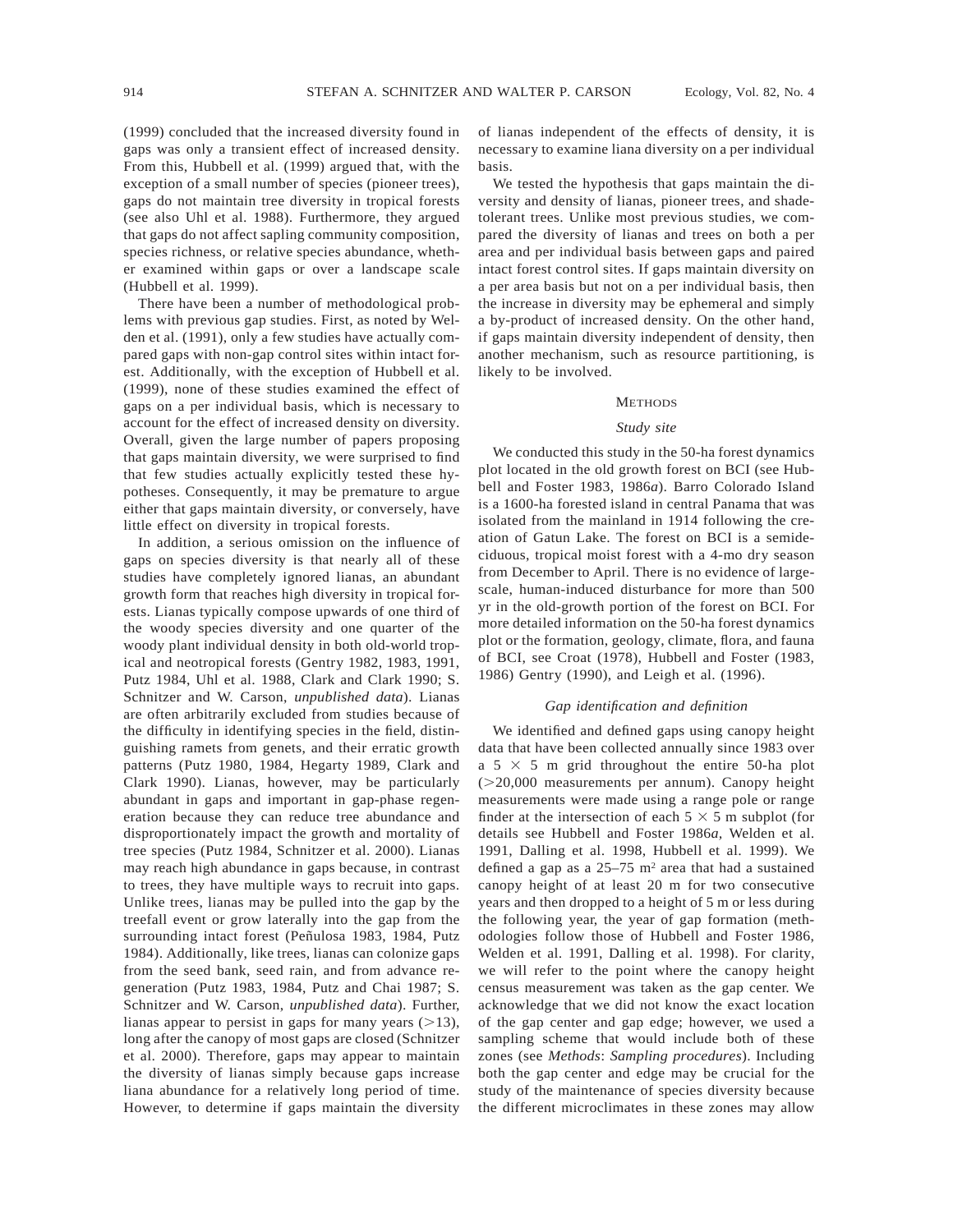for an overall sustained increase in plant establishment and growth due to resource partitioning (Popma et al. 1988, Brown 1996). We excluded gaps that had failed to regenerate above 10 m in height because many of these recalcitrant, low-canopy gaps are often inundated by an exceptionally high number of lianas (see Schnitzer et al. 2000). Thus, our estimate of gaps promoting liana density and diversity is conservative because we excluded gaps that were completely dominated by lianas. We chose to use relatively small gaps,  $\sim$ 25–75  $m^2$ , because small gaps compose the majority ( $>90\%$ ) of 1284 gaps on BCI were 25-100 m<sup>2</sup>; Hubbell et al. 1999) of all gaps in both mature and secondary forests (Hubbell and Foster 1986, Sanford et al. 1986, Barton et al. 1989, Yavitt et al. 1995, Brokaw 1996, Lertzman et al. 1996, Dalling et al. 1998). In addition, small gaps accounted for approximately two-thirds of the total gap area on BCI (Hubbell et al. 1999). Thus, if treefall gaps are important to the maintenance of species diversity, then small gaps are likely to play a large role in this process.

For the set of gaps that met our criteria, we randomly selected 17 gaps, eight were from five to six years old and nine were from 10 to 11 yr old. We visually surveyed all of the gaps to ensure that they were truly natural gaps, and not located over streams or trails (cf., Hubbell et al. 1999). We used gaps of two different time periods (five and 10 yr old) so that we could distinguish any changes in gap density and diversity compared to intact forest over a relatively long period of time. Five-year-old gaps are likely to be higher in tree density and diversity than the intact forest (Brokaw 1985), while 10-yr-old gaps are likely to be more similar in density to the intact forest. Additionally, by analyzing gaps 10 yr after gap formation, we could follow the dynamics much longer than did Hubbell et al. (1999). We paired each gap with an adjacent similar area of intact forest that had a canopy height above 20 m for at least 14 yr and showed no evidence of recent disturbance. We made paired comparisons because of high variation in liana and tree abundance and diversity. The paired sites were separated by an average distance of 15 m, with no pairs closer than 10 m or separated by more than 54 m.

#### *Sampling procedures*

We divided each of the 17 gap and 17 non-gap sites into four equal quadrants and subsampled the density and diversity of the tree and liana individuals within each quadrant. We subsampled each quadrant using non-overlapping  $1 \times 5$  m stratified random transects that radiated out from the gap center to the edge of the quadrant at a randomly chosen compass direction. Because our gaps were smaller than 75 m<sup>2</sup>, the  $1 \times 5$  m transects would ultimately intersect both the gap center and the gap edge. Unlike Hubbell et al. (1999), who excluded lianas, we censused all woody saplings and lianas (1–4 cm dbh) that broke the plane of each transect at a height of 130 cm above the ground. We pooled the transect data for each site to get an estimate of liana and tree density and diversity per gap.

We took great care to include only liana and tree individuals (genets), and we did not count any individual more than once (our methods followed those of Putz 1984). We followed each liana down to the soil surface to verify that it was not connected above ground or obviously connected below ground to any other individual included in the census. We acknowledge, however, that on rare occasions we could not always distinguish a true individual from a vegetative offshoot because of current or previously existing underground connections. Although this could have resulted in a slight overestimation of liana abundance, it would have only affected liana species richness by underestimating the number of liana species in gaps following rarefaction analysis because the chance of selecting a new species is reduced with each additional ramet included in the rarefaction analysis (see *Methods*: *Data analysis*).

We identified all common lianas and trees in the field and had in our employ, Eduardo Sierra, a professional botanist with more than 12 yr of taxonomic experience on BCI. For a small number of difficult species, we collected samples and identified them using herbarium specimens. We identified to species  $>96\%$  of the trees and 94% of the lianas.

#### *Data analysis*

We used a Fisher's exact test to compare liana and tree species richness and density (Sokal and Rohlf 1995, Weir 1996). Because we found no difference in liana or tree species richness between the two gap ages (see *Results and discussion: Changes in diversity and density in gaps over time*), we combined these data for the gap and non-gap comparisons. We divided the trees into pioneer and non-pioneer (shade-tolerant) guilds using the pioneer community described in Dalling et al. (1998), in which pioneers were defined as species requiring high light to regenerate. We compared the density and species richness of liana genets and both tree guilds in the gap and non-gap sites. To analyze species richness independent of density, we conducted a rarefaction simulation using EcoSim, a randomization software package (Gotelli and Entsminger 1997). We rarefied our data by separately pooling all of the individuals (genets) of each species of either liana, pioneer tree, or non-pioneer tree that were found in the gap sites, and then randomly selecting individuals from this gap community until we reached the density of the non-gap community of the growth form or guild being examined (either lianas, pioneer trees, and non-pioneer trees). We ran the rarefaction simulation for 1000 iterations for each of the three comparisons. After each iteration, we counted the number of species that were present in the gap and non-gap communities. We then compared the overall mean species richness of the gap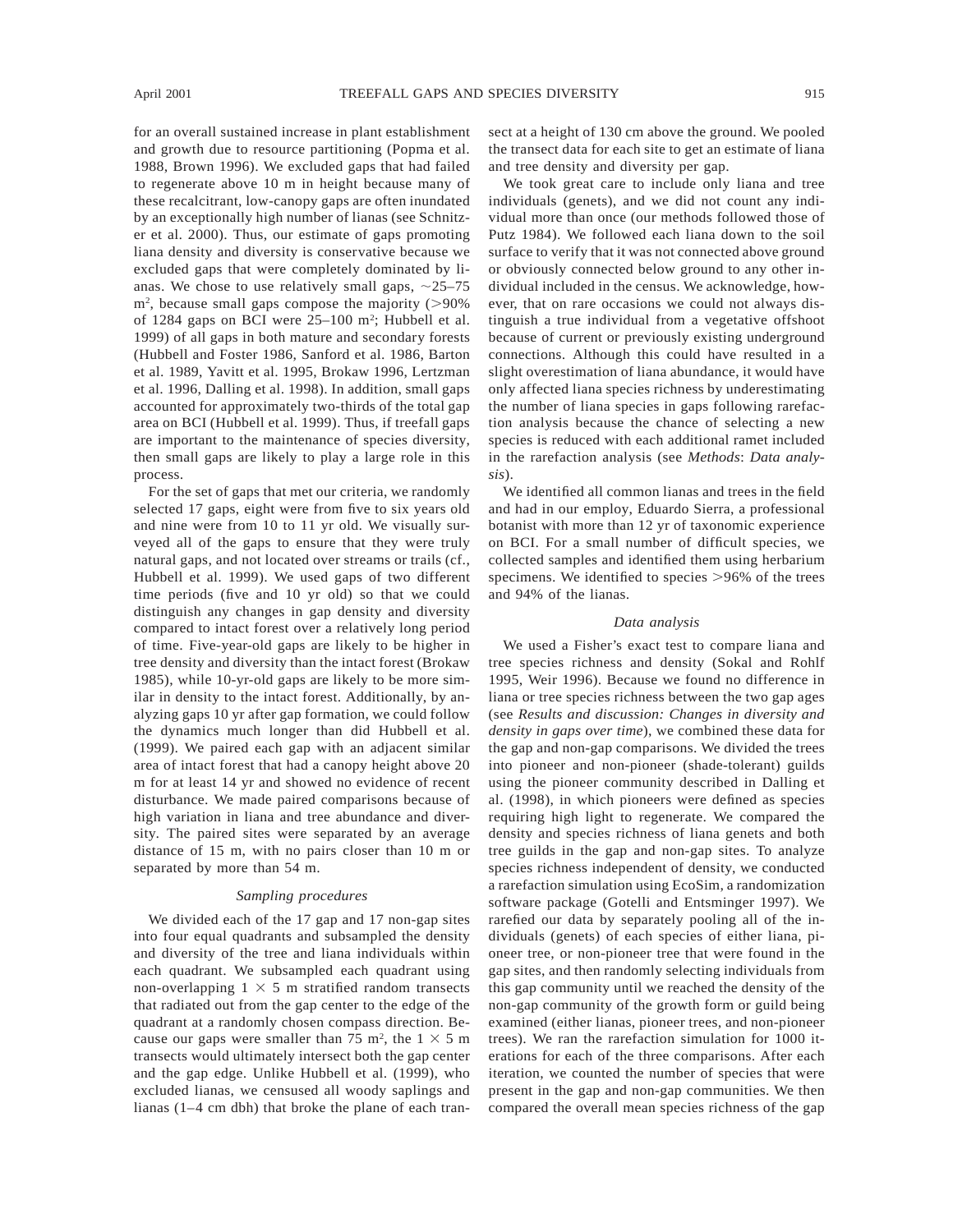

FIG. 1. Mean species richness for liana genets and for pioneer and shade-tolerant trees in 5- and 10-yr-old gaps on Barro Colorado Island, Panama. There was no significant difference between the different aged gaps for either lianas or either guild of tree. Error bars represent one standard error. An analysis of mean liana and tree density between the 5 and 10-yr-old gaps yielded an almost identical relationship.

community to that of the non-gap community for the lianas, pioneer trees, and non-pioneer trees, independent of density (Gotelli and Graves 1996). We specifically chose the rarefaction technique designed for small sample sizes recommended by Gotelli and Graves (1996:27) that minimizes bias towards an overestimation of predicted species diversity sometimes associated with rarefaction techniques (Simberloff 1986, Gotelli and Graves 1996).

#### RESULTS AND DISCUSSION

We identified a total of 51 tree species in the gap sites and 53 tree species in the non-gap sites. The two most common trees in each site were *Hybanthus prunifolia* and *Faramea occidentalis.* Hubbell and Foster (1992) also found that *H. prunifolia* and *F. occidentalis* were the two most common tree species on Barro Colorado Island. We sampled a total of 49 and 27 liana species in the gap and non-gap sites, respectively. The most common liana (only genets were counted) in both gap and non-gap sites was *Maripa panamensis* (see also Putz 1984). In gaps, *Combretum laxum* and *Coccoloba parimensis* were the next two most abundant liana species, while in the non-gap sites, *Hiraea reclinata* and *Prionostemma aspera* were the next two most abundant. Overall, the general patterns of liana genet abundance in this study paralleled those of Putz (1984) and a large liana demographic study on BCI ( $n > 20000$ ; S. Schnitzer and W. Carson, *unpublished data*).

#### *Changes in diversity and density in gaps over time*

We found no significant difference in liana or tree species richness or density between 5- and 10-yr-old gaps (Fig. 1). This suggests that any changes in the abundance or species richness of lianas and trees  $(>1.3)$  m tall and 1–4 cm diameter) following gap formation occurred before year five and remained fairly constant until year 10.

#### *Shade-tolerant tree density and diversity*

Young gaps  $(< 2$  yr old) often have a higher density of shade-tolerant trees than do non-gap sites (Lawton and Putz 1988, Hubbell et al. 1999). Consequently, diversity may also be higher in young gaps because of the increase in stem density. For example, Hubbell et al. (1999) found that both density and diversity of shade-tolerant trees was higher in 2-yr-old gaps than in non-gap sites. They concluded, however, that this increase in diversity was caused by the increase in density, and that differences in diversity would disappear when these gaps thinned in subsequent years. Indeed, gaps typically begin to thin as soon as three years following gap formation (Brokaw 1985, Hubbell and Foster 1986). In slightly older gaps  $(>5 \text{ yr old})$ , we found no differences in either density or diversity of shadetolerant trees between gap and non-gap sites (Fig. 2; see also Uhl et al. 1988), presumably because some thinning may have occurred in the first three to five years. Thus, our findings are partly consistent with those of Uhl et al. (1988) and Hubbell et al. (1999); specifically, that gaps play a neutral role in maintaining diversity, but only for shade-tolerant trees.

#### *Pioneer tree density and diversity*

In contrast to shade-tolerant trees, pioneer tree density and species richness were significantly higher in gaps than in non-gap sites (Fig. 2). Indeed, we never found pioneers outside of gaps. These results are consistent with other reports suggesting that gaps maintain pioneer tree density and diversity (Brokaw 1985, 1987, Lawton and Putz 1988, Popma et al. 1988, Dalling et al. 1998), but only Lawton and Putz (1988) had appropriate intact forest control sites for comparison (Welden et al. 1991). Uhl et al. (1988), on the other hand, did not find that gaps increased the diversity of pioneers, because gaps remained dominated by shadetolerant tree species that were present as advance regeneration prior to gap formation. Still, our results confirm the long-held belief that gaps maintain pioneer tree species in the community.

#### *Liana density and diversity*

The density and species richness of liana genets were significantly higher in the gap than in the non-gap sites on both a per area (Fig. 2) and per individual basis. On a per area basis, liana genet species richness was higher in 15 of the 17 gaps than in the paired intact forest control sites, while in only one comparison was the non-gap liana species richness higher than that of the gap assemblage (one site had equal richness). The higher liana richness in gaps was not merely a function of an increase in density. The rarefaction analysis showed that liana genet species richness was higher in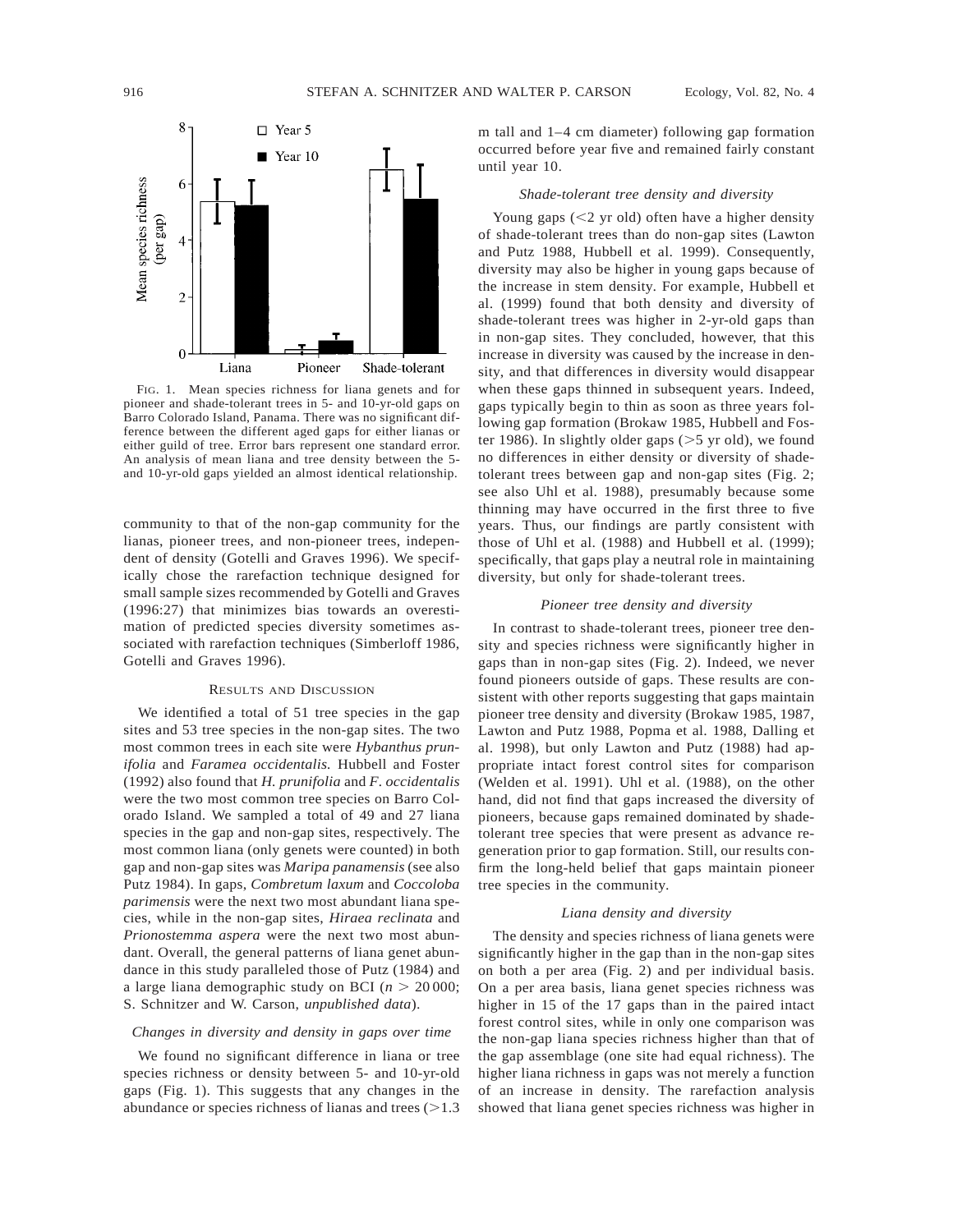the gap than in the non-gap sites on a per individual basis ( $P < 0.05$ ,  $n = 88$ ). Specifically, there were 33  $\pm$  2.45 (mean  $\pm$  1 se) lianas in the gaps compared to 28 in the non-gap sites after we rarefied the number of lianas in gaps down to that of non-gaps (the standard error is zero for the non-gap sites because we combined all of the species in each of the 17 non-gap sites). This high per capita richness of liana genets suggests that gaps maintain liana diversity by a mechanism other than solely increasing density. We propose three possible hypotheses to explain why gaps have a higher species richness of lianas. The first two are both nichebased hypotheses, whereby lianas either partition the abundant and heterogeneous light resource in gaps (sensu, Ricklefs 1977, Denslow 1980*a*), or that lianas can be divided broadly into pioneer (gap specialists) and non-pioneer species. Although there is little evidence for the former hypothesis, several studies suggest that some or most lianas could be classified as early successional or gap dependent pioneers (Peñulosa 1984, Hegarty 1991, DeWalt et al. 2000). Putz (1984), on the other hand, classified only three of 65 liana species on BCI as early successional or gap-phase species, and we did not encounter any of these three species in our study.

A third hypothesis is that gaps provide a favorable site for liana colonization and persistence. We suggest that lianas have four ways to colonize gaps, whereas trees have only two. Similar to trees, lianas can colonize gaps from both seed and via advance regeneration. Lianas can compose from 18% to 31.5% of the advance regeneration  $(< 2$  m tall) under the intact canopy in tropical forests (Putz 1984, Putz and Chai 1987; S. Schnitzer and W. Carson, *unpublished data*). Additionally, unlike trees, lianas can colonize gaps as adults. Putz (1984) found that  $\sim$ 90% of the adult lianas that are dragged into a gap with a treefall survive the treefall event. Lianas can also colonize gaps by growing laterally into, and subsequently rooting in gaps from adjacent areas under the intact canopy (Peñulosa 1983, 1984). The ability of a liana to colonize a gap from the intact forest greatly increases its rate of growth and chance of survival. Upon arrival in a gap, lianas vigorously produce new stems at a much more rapid rate than do trees (Appanah and Putz 1984, Putz 1984), which may promote greater survivorship. Because lianas can arrive in gaps in high numbers and survive in gaps for a long period of time  $(>13 \text{ yr};$  Schnitzer et al. 2000), there will be a greater diversity of lianas in gaps than in the intact forest. Only further investigation on the ecology of lianas, however, will ultimately determine the percentage of liana species that require gaps in the same way that pioneer trees do or in other ways (e.g., enhancing survivorship and reproduction), whereby gaps ensure the persistence of liana species, maintaining them at a higher diversity throughout the forest.



FIG. 2. Mean density and species richness in a 20-m<sup>2</sup> area in gap and non-gap sites on Barro Colorado Island, Panama. Analyses were conducted for shade-tolerant trees, pioneer trees, and liana genets. Overall, we sampled 230 and 226 trees, and 195 and 88 lianas  $(n = 17)$  in the gap and nongap sites, respectively. There was no significant difference in shade-tolerant tree density or species richness between the gap and non-gap sites ( $P = 0.17$  and  $P = 0.50$ , respectively). For pioneer trees, gaps had a significantly higher density and species richness than did non-gap sites ( $P = 0.03$  and  $P =$ 0.03, respectively). Gaps also had a significantly higher liana genet density and species richness than did non-gap sites (*P*  $= 0.01$  and  $P = 0.0003$ , respectively). Although the variance appears to be high around the mean liana density and diversity of the gap and non-gap sites, we used a paired design to reduce this variability. Asterisks represent a significant difference between each paired gap and non-gap site. Error bars represent one standard error.

#### *Do gaps maintain woody species diversity in tropical forests?*

Although gaps did not appear to increase shade-tolerant tree species diversity, both liana and pioneer tree species diversity were significantly higher in gaps than in non-gap sites. Because lianas and pioneer trees compose  $\sim$  28% and 15% of the woody flora on BCI, respectively (Hubbell et al. 1999; S. Schnitzer and W. Carson, *unpublished data*), combined they compose  $\sim$ 43% of the woody species. Barro Colorado Island is not unique in its proportion of lianas and pioneers, and many forests have a similar or higher proportion (Gentry 1982, 1991, Putz and Chai 1987, Balée and Campbell 1990, Clark and Clark 1990, Gentry and Dodson 1987). Consequently, our results contrast with previous studies (Hubbell and Foster 1986, Uhl et al. 1988, Whitmore and Brown 1996, Hubbell et al. 1999) in that we demonstrate the strong role of gap dynamics in maintaining a large proportion of the woody species diversity on BCI. Furthermore, we suggest that gaps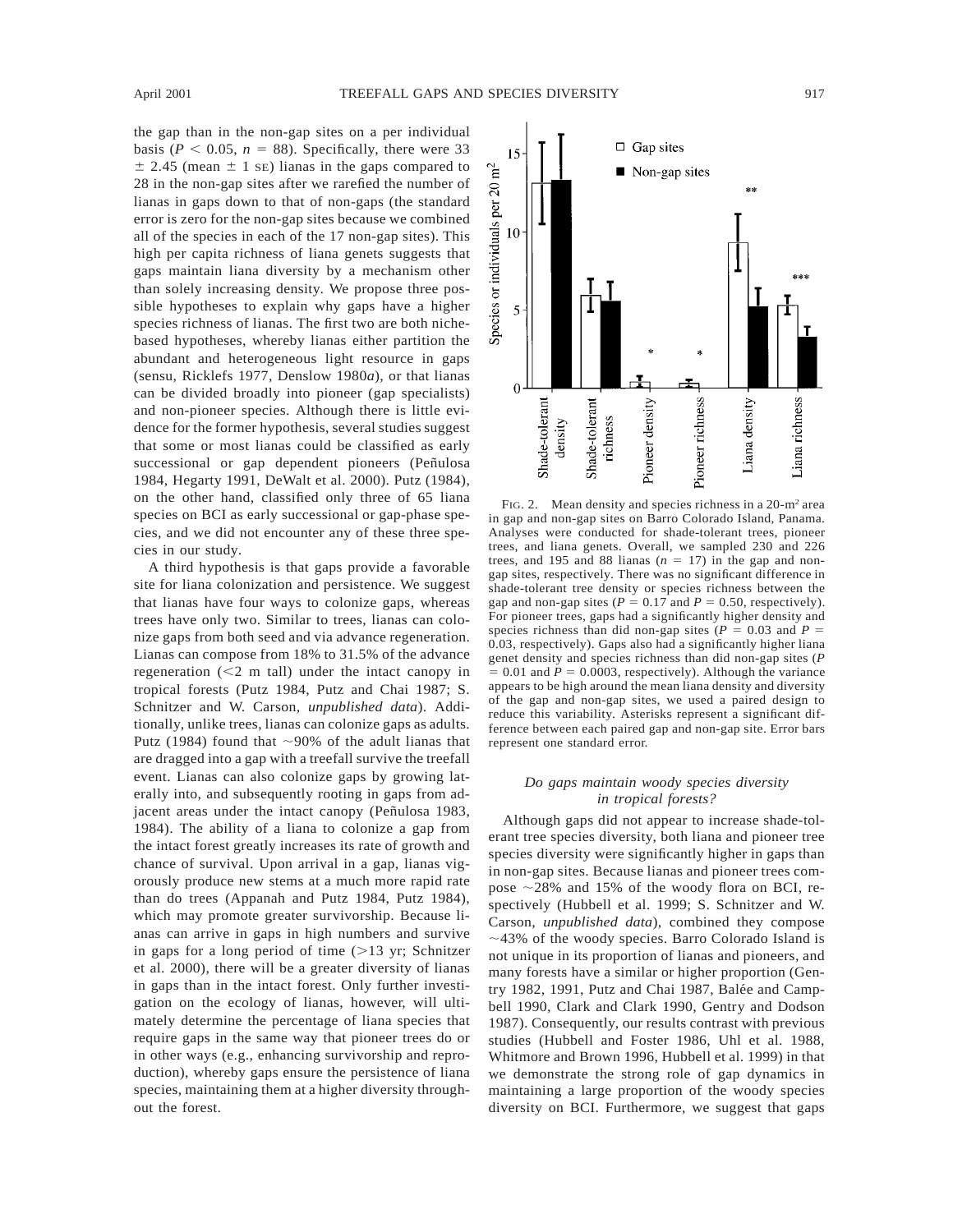may play a similar role in maintaining woody species diversity in many tropical forests.

#### ACKNOWLEDGMENTS

We thank Eduardo Sierra and Osvaldo Calderon for assisting with liana identification and verifying liana vouchers. Saara DeWalt assisted with much of the field work. Rick Condit, Stephen Hubbell, Robin Foster, and the Center for Tropical Forest Science generously provided census and canopy height data. Comments by Rachel Collins, James Dalling, Saara DeWalt, Kyle Harms, Michael Huston, Egbert Leigh, Zachary Long, Chris Peterson, Jack Putz, Henry Stevens, Joseph Wright, and two anonymous reviewers significantly improved this manuscript. This research was made possible, in part, by a fellowship from The University of Pittsburgh, and generous grants from the Garden Club of Allegheny County, Sigma XI, the Andrew Mellon Foundation Research Enhancement Awards in Tropical Biology, and the National Science Foundation Grant # DEB-95 27729. The Smithsonian Tropical Research Institution provided logistic support.

#### LITERATURE CITED

- Appanah, S., and F. E. Putz. 1984. Climber abundance in virgin dipterocarp forest and the effect of pre-felling climber cutting on logging damage. The Malaysian Forester **47**: 335–342.
- Ashton, P. S. 1989. Species richness in tropical forests. Pages 239–251 *in* L. B. Holm-Nielsen, I. C. Nielsen, and H. Balsev, editors. Tropical forests: botanical dynamics, speciation, and diversity. Academic Press, London, UK.
- Balée, W., and D. G. Campbell. 1990. Evidence for the successional status of liana forest (Xingu river basin, Amazonia Brazil). Biotropica **22**:36–47.
- Barton, A. M., N. Fetcher, and S. Redhead. 1989. The relationship between treefall gap size and light flux in a Neotropical rain forest in Costa Rica. Journal of Tropical Ecology **5**:437–439.
- Brandani, A., G. S. Hartshorn, and G. H. Orians. 1988. Internal heterogeneity of gaps and species richness in Costa Rican tropical wet forest. Journal of Tropical Ecology **4**: 99–119.
- Brokaw, N. V. L. 1985. Gap-phase regeneration in a tropical forest. Ecology **66**:682–687.
- Brokaw, N. V. L. 1987. Gap-phase regeneration of three pioneer tree species in a tropical forest. Journal of Ecology **75**:9–20.
- Brokaw, N. V. L. 1996. Treefalls: frequency, timing, and consequences. Pages 101–108 *in* E. G. Leigh, A. S. Rand, and D. M. Windsor, editors. The ecology of a tropical forest: seasonal rhythms and long-term changes. Smithsonian Institution Press, Washington, D.C., USA.
- Brown, N. 1996. A gradient of seedling growth from the centre of a tropical rain forest canopy gap. Forest Ecology and Management **82**:239–244.
- Canham, C. D. 1989. Different responses to gaps among shade-tolerant tree species. Ecology **70**:548–550.
- Clark, D. B., and D. A. Clark. 1990. Distribution and effects of tree growth of lianas and woody hemiepiphytes in a Costa Rican tropical wet forest. Journal of Tropical Ecology **6**:321–331.
- Clark, D. B., D. A. Clark, and P. M. Rich. 1993. Comparative analysis of microhabitat utilization by saplings of nine tree species in neotropical rain forest. Biotropica **25**:397–407.
- Croat, T. B. 1978. Flora of Barro Colorado Island. Stanford University Press, Stanford, California, USA.
- Crow, T. R. 1980. A rainforest chronicle: a 30-year record of change in structure and composition at El Verde, Puerto Rico. Biotropica **12**:42–55.
- Dalling, J. W., S. P. Hubbell, and K. Silvera. 1998. Seed dispersal, seedling establishment and gap partitioning

among tropical pioneer trees. Journal of Ecology **86**:674– 689.

- Denslow, J. S. 1980*a.* Gap partitioning among tropical rainforest trees. Biotropica **12**(Supplement):47–55.
- Denslow, J. S. 1980*b.* Patterns of plant species diversity during succession under different disturbance regimes. Oecologia **46**:18–21.
- Denslow, J. S. 1987. Tropical rainforest gaps and tree species diversity. Annual Review of Ecology and Systematics **18**: 431–451.
- Denslow, J. S. 1995. Disturbance and diversity in tropical rain forests: the density effect. Ecological Applications **5**: 962–968.
- DeWalt, S. J., S. A. Schnitzer, and J. S. Denslow. 2000. Density and diversity of lianas along a chronosequence in a central Panamanian lowland forest. Journal of Tropical Ecology **16**:1–19.
- Gentry, A. H. 1982. Patterns of neotropical plant species diversity. Pages 1–84 *in* M. K. Hecht, B. Wallace, and G. T. Prance, editors. Evolutionary biology. Volume 15. Plenum Press, New York, New York, USA.
- Gentry, A. H. 1983. Lianas and the ''paradox'' of contrasting latitudinal gradients in wood and litter production. Tropical Ecology **24**:63–67.
- Gentry, A. H. 1990. Four neotropical rainforests. Yale University Press, New Haven, Connecticut, USA.
- Gentry, A. H. 1991. The distribution and evolution of climbing plants. Pages 3–49 *in* F. E. Putz and H. A. Mooney, editors. The biology of vines. Cambridge University Press, Cambridge, UK.
- Gentry, A. H., and C. Dodson. 1987. Contribution of nontrees to species richness of a tropical rain forest. Biotropica **19**: 149–156.
- Goldberg, D. E., and T. E. Miller. 1990. Effects of different resource additions on species diversity in an annual plant community. Ecology **71**:213–225.
- Gotelli, N. J., and G. L. Entsminger. 1997. EcoSim: null models software for ecology. Version 1.0. Kesey-Bear, Burlington, Vermont, USA.
- Gotelli, N. J., and G. R. Graves. 1996. Null models in ecology. Smithsonian Institution Press, Washington, D.C., USA.
- Hartshorn, G. S. 1978. Tree falls and tropical forest dynamics. Pages 617–638 *in* P. B. Tomlinson and M. H. Zimmerson, editors. Tropical trees as living systems. Cambridge University Press, Cambridge, UK.
- Hartshorn, G. S. 1980. Neotropical forest dynamics. Biotropica **12** (Supplement):23–30.
- Hartshorn, G. S. 1989. Gap-phase dynamics and tropical tree species richness. Pages 65–73 *in* L. B. Holm-Nielsen, I. C. Nielsen, and H. Balsev, editors. Tropical forests: botanical dynamics, speciation, and diversity. Academic Press, London, UK.
- Hegarty, E. E. 1989. The climbers–lianes and vines. Pages 339–353 *in* H. Lieth and M. J. A. Werger, editors. Ecosystems of the world 14B. Tropical rain forest ecosystems. Biogeographical and ecological studies. Elsevier, Amsterdam, The Netherlands.
- Hegarty, E. E. 1991. Leaf litter production by lianes and trees in a sub-tropical Australian rain forest. Journal of Tropical Ecology **7**:201–214.
- Hubbell, S. P., and R. B. Foster. 1983. Diversity of canopy trees in a neotropical forest and implications for conservation. Pages 25–41 *in* S. L. Sutton, T. C. Whitmore, and A. C. Chadwick, editors. Tropical rain forest: ecology and management. Blackwell Scientific Publications, Oxford, UK.
- Hubbell, S. P., and R. B. Foster. 1986. Canopy gaps and the dynamics of a neotropical forest. Pages 77–96 *in* M. J.